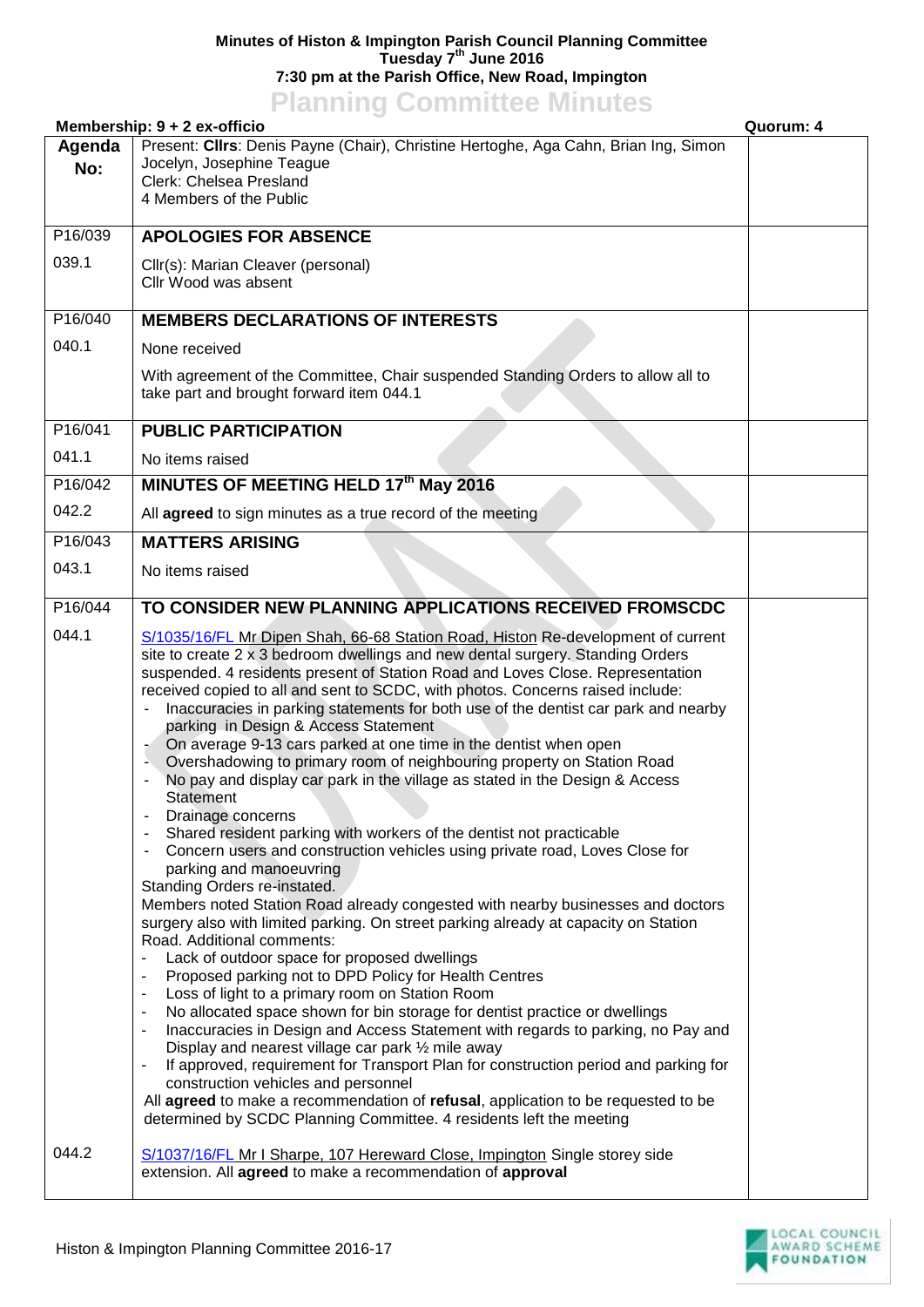| 044.3   | S/1013/16/FL Mr David Mackintosh, 1 Shirley Road, Histon Two storey rear and side<br>extension. Plot and parking provision discussed noting increase in bedrooms. All<br>agreed to make a recommendation of refusal, materials out of keeping with street<br>scene and parking allocation shown bot adequate for 2 cars                                                                                                                                                                                                |  |
|---------|------------------------------------------------------------------------------------------------------------------------------------------------------------------------------------------------------------------------------------------------------------------------------------------------------------------------------------------------------------------------------------------------------------------------------------------------------------------------------------------------------------------------|--|
| 044.4   | S/1150/16/FL Mr Joe Cable, Everards Brewery, 2 Glebe Way, Impington Proposed<br>new access driveway to serve public house and dwellings, including removal of<br>existing shed, relocation of public house garden and erection of two new garages for<br>no 4 and no 6 Glebe Way. All agreed to make a recommendation of approval<br>conditioning the access road is to be private access to the garages only                                                                                                          |  |
| 044.5   | S/0981/16/FL J Webster, Orchard House, Highfield Road, Impington Erection of single<br>storey dwelling and one two storey dwelling along with demolition of existing office<br>building. All agreed to make a recommendation of approval conditioning north facing<br>windows to be obscure and fixed to protect neighbour amenity                                                                                                                                                                                     |  |
| 044.6   | S/1161/16/FL Mr Mark Robbins, 20 Aingers Road, Histon Single storey rear extension.<br>All agreed to make a recommendation of approval                                                                                                                                                                                                                                                                                                                                                                                 |  |
| 044.7   | S/1266/16/FL Mrs Mellul, 5 Park Drive, Impington Single storey rear extension and<br>front dormer window. All agreed to make a recommendation of approval conditioning<br>use ancillary to the residential use of 5 Park Drive only, noting potential to become a<br>separate annexe                                                                                                                                                                                                                                   |  |
| 044.8   | S/1345/16/FL Mr & Mrs R Murphy, 3 New School Road, Histon First floor rear<br>extension to form bedrooms. All agreed to make a recommendation of approval                                                                                                                                                                                                                                                                                                                                                              |  |
| 044.9   | S/1191/16/FL Mrs R M Rowley, Abbey Farm House, Abbey Farm, Park Lane, Histon<br>Re-instatement of a fire damaged storage barn to entail the demolition of the existing<br>fire damaged masonry walls and erection of a steel clad pre-fabricated storage barn.<br>To include removal of four fire damaged trees overhanging the footprint of the<br>proposed building. All agreed to make a recommendation of approval, comments from<br>SCDC Tree Officer to be requested noting removal of trees.                    |  |
| 044.10  | S/1244/16/FL Mr Tommaso Fasulo, 4 & 5 New Road, Impington 4 - Add a bay window<br>on East side, add a dormer window on the South side<br>5 - Add a bay window on the East side, add a dormer window on the North side,<br>convert the garage into an annexe with a dormer window on the West side. All agreed<br>to make a recommendation of no objections, conditioning use of annexe to ancillary<br>use of the residential dwelling only. If annexe were to become residential a change of<br>use would be required |  |
| P16/045 | <b>Clerks Report</b>                                                                                                                                                                                                                                                                                                                                                                                                                                                                                                   |  |
| 045.1   | Provided to all and accepted (Appx 1)<br>Additional discussion on:<br>Note, application for Histon Football Club withdrawn                                                                                                                                                                                                                                                                                                                                                                                             |  |
| P16/046 | To Receive Up-Date on Northstowe                                                                                                                                                                                                                                                                                                                                                                                                                                                                                       |  |
| 046.1   | Design Code meeting 20 <sup>th</sup> May attended by Cllrs Ing and Cleaver, verbal update<br>covered:<br>Urban Park<br>Reducing width of 'green fingers'<br>Phase 2, character areas<br>Shared surfaces areas<br>Retail space, option for alternative use if no demand<br>Phase two under pressure for completion within 10 years<br>$\blacksquare$<br>Rampton Drift integration                                                                                                                                       |  |
| P16/047 | <b>Consultations</b>                                                                                                                                                                                                                                                                                                                                                                                                                                                                                                   |  |
| 047.1   | None                                                                                                                                                                                                                                                                                                                                                                                                                                                                                                                   |  |